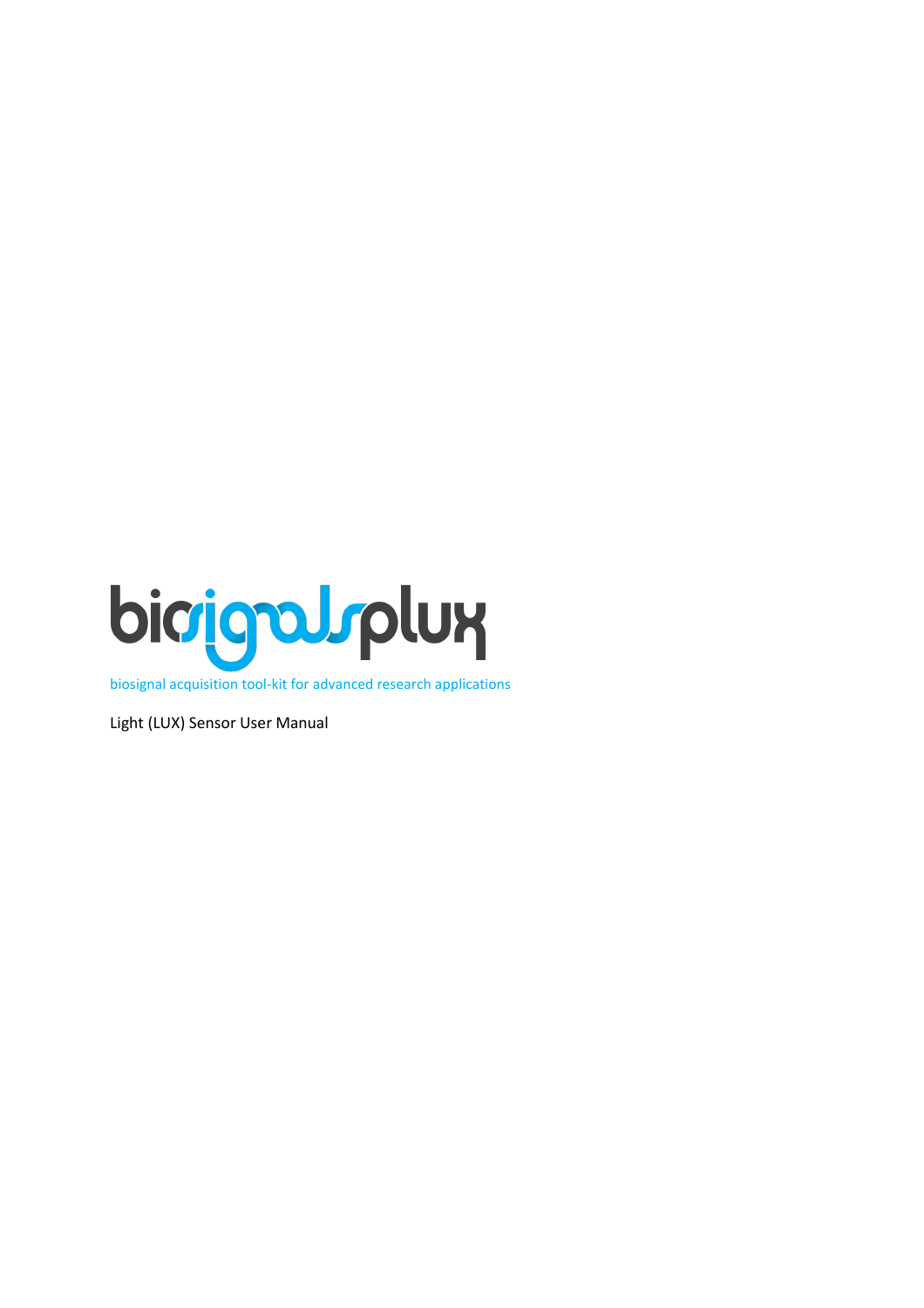

## **ATTENTION** Please read this datasheet before using your biosignalsplux sensor

The information contained in this document has been carefully checked and were made every effort to ensure its quality. **PLUX** reserves the right to make changes and improvements to this manual and products referenced at any time without notice.

The word Bluetooth and its logo are trademarks of Bluetooth SIG Inc. and any use of such marks is under license. Other trademarks are the property of their respective own.

Please check your systems and sensors after receiving and before using it the first time to confirm if it contains all the ordered sensors, accessories and other components. Contact our support via e-mail at [support@plux.info](mailto:support@plux.info) if there are any variations from your original order.

For regulatory information, please see th[e Regulatory Disclaimer](#page-15-0) at the end of this document.



PLUX – Wireless Biosignals, S.A. Av. 5 de Outubro, n. 70 – 2. 1050-059 Lisbon, Portugal plux@plux.info http://biosignalsplux.com/

v.1.0 © 2020 PLUX

This information is provided "as is," and we make no express or implied warranties whatsoever with respect to functionality, operability, use, fitness for a particular purpose, or infringement of rights. We expressly disclaim any liability whatsoever for any direct, indirect, consequential, incidental or special damages, including, without limitation, lost revenues, lost profits, losses resulting from business interruption or loss of data, regardless of the form of action or legal theory under which the liability may be asserted, even if advised of the possibility of such damages.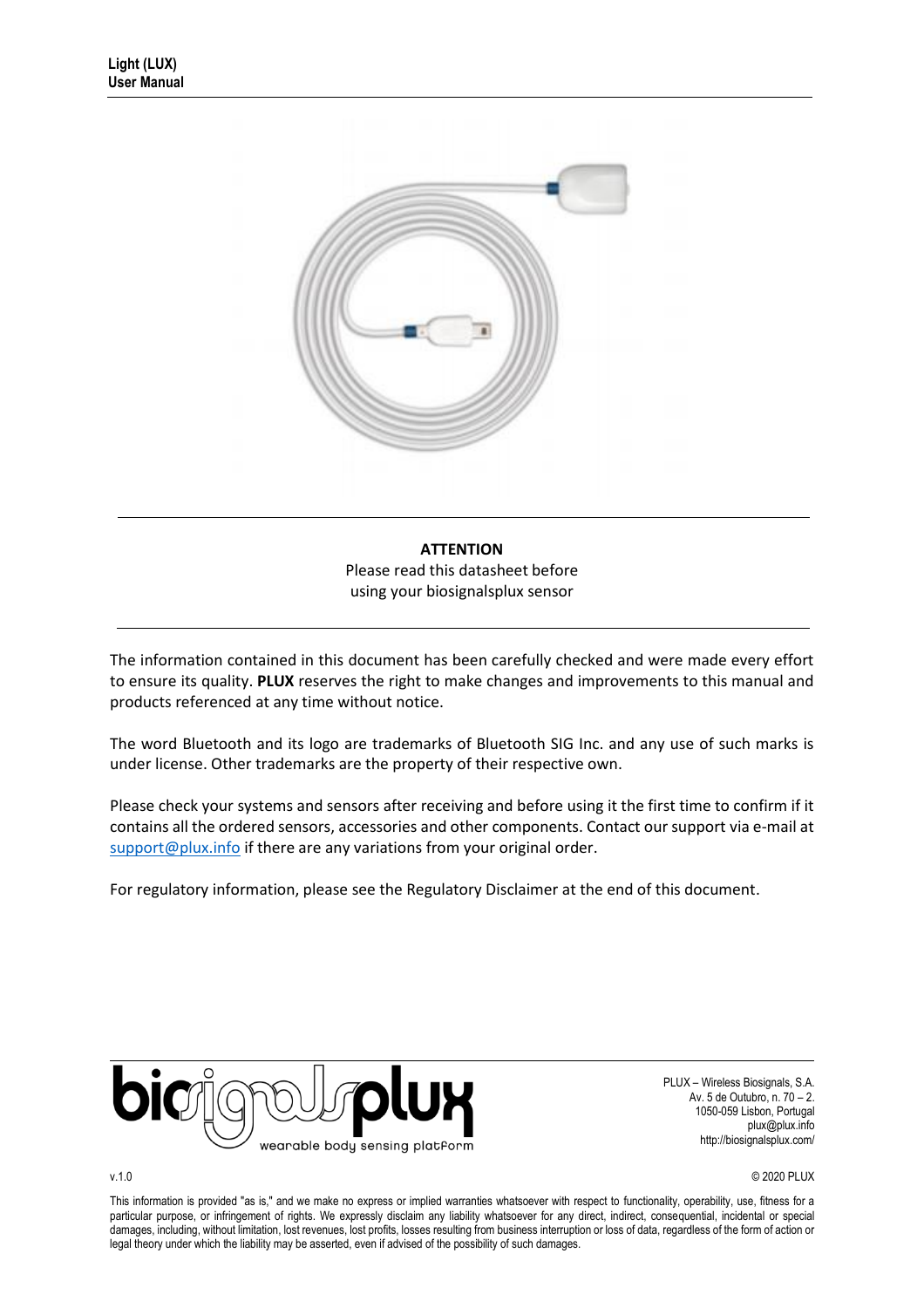# **TABLE OF CONTENTS**

| 1. |                                                                                 |  |
|----|---------------------------------------------------------------------------------|--|
|    |                                                                                 |  |
|    |                                                                                 |  |
|    |                                                                                 |  |
|    |                                                                                 |  |
|    |                                                                                 |  |
|    |                                                                                 |  |
|    | 1.7. Electrode Connections & Sleeve Color Meanings Error! Bookmark not defined. |  |
|    |                                                                                 |  |
|    |                                                                                 |  |
|    |                                                                                 |  |
|    |                                                                                 |  |
|    |                                                                                 |  |
|    |                                                                                 |  |
|    |                                                                                 |  |
|    |                                                                                 |  |
|    |                                                                                 |  |
|    |                                                                                 |  |
|    |                                                                                 |  |
|    |                                                                                 |  |
|    |                                                                                 |  |
|    |                                                                                 |  |
|    |                                                                                 |  |
|    |                                                                                 |  |
|    |                                                                                 |  |
|    |                                                                                 |  |
|    |                                                                                 |  |
|    |                                                                                 |  |
|    |                                                                                 |  |
|    |                                                                                 |  |
|    |                                                                                 |  |
|    |                                                                                 |  |

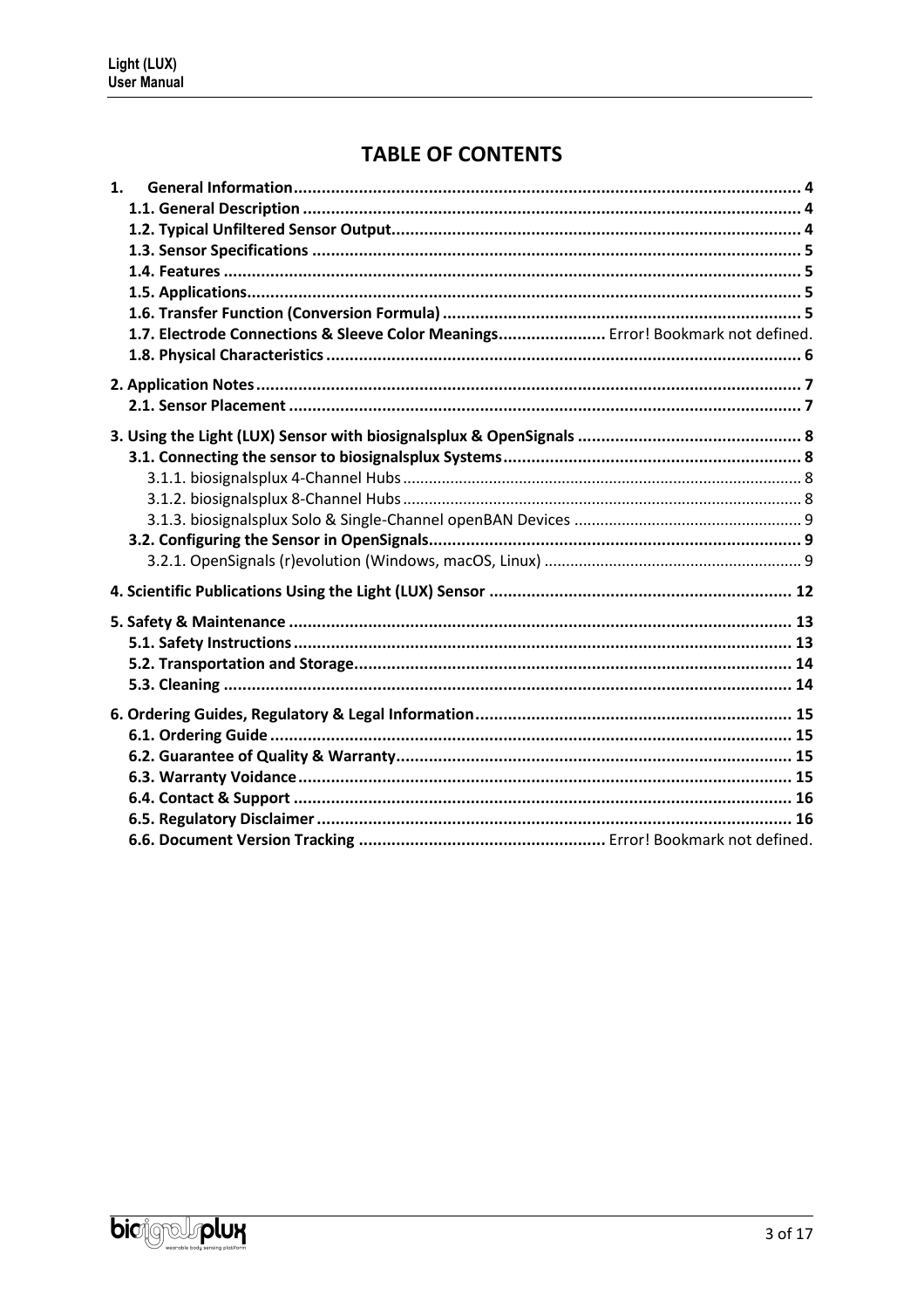# <span id="page-3-0"></span>**1. General Information**

## <span id="page-3-1"></span>**1.1. General Description**

Our Light (LUX) sensor has been especially designed for the synchronization of the recorded data with external sources (e.g. a computer screen for visual evoked potentials). If applied to the computer screen, our **LUX** sensor can be used to detect chromatic changes in the stimuli, hence providing a synchronization source. The **LUX** sensor can also be useful for optical synchronization with third-party devices (provided that the third-party device can trigger a LED), in applications where it is important to have electrical decoupling between devices.

In addition, **Light (LUX)** sensor can be used for the specific purpose of tracking physiological responses (e.g. heart rate) in dependence of the ambient light changes or visual evoked potentials.



Figure 1: biosignalsplux Light (LUX) sensor (standard version).

## <span id="page-3-2"></span>**1.2. Typical Unfiltered Sensor Output**

[Figure 2](#page-3-3) shows a typical unfiltered **LUX** sensor output acquired while light changes. The raw digital sensor values received from the **biosignalsplux** device ranged between 0 and 2<sup>n</sup>-1 (n=sampling **resolution**) and were normalized into values between 0 and 1 using the transfer function found in section **Transfer Function [\(Conversion Formula\)](#page-4-3)**.



Figure 2: Typical unfiltered LUX sensor output while light change.

<span id="page-3-3"></span>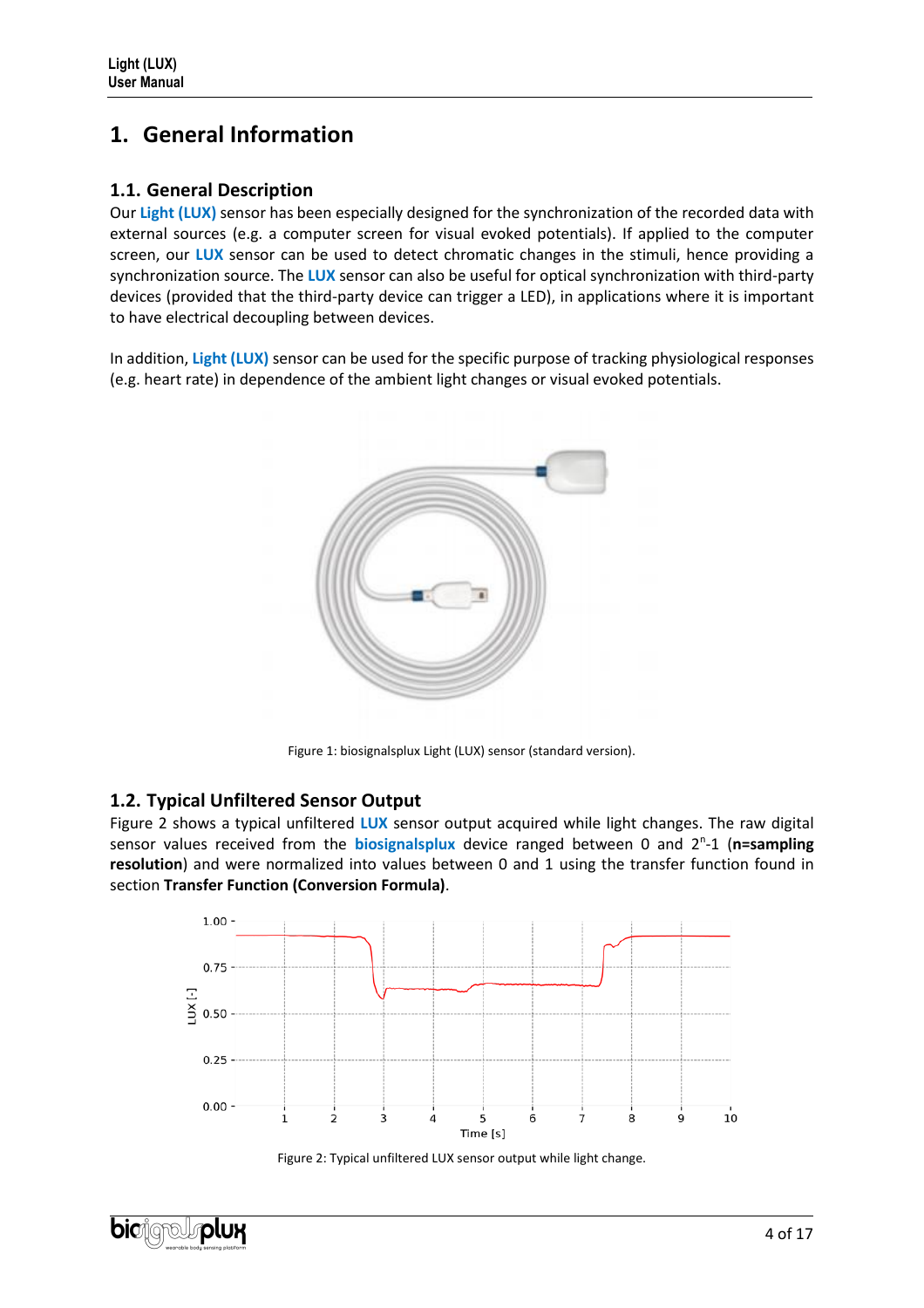## <span id="page-4-0"></span>**1.3. Sensor Specifications**

<span id="page-4-1"></span>

| > Range:                     | 400-700 nm                               | > Consumption:            | $^{\sim}$ 0.05 mA |
|------------------------------|------------------------------------------|---------------------------|-------------------|
|                              | [550 nm   peak spectral wavelength]      |                           |                   |
| 1.4. Features                |                                          |                           |                   |
|                              | > Pre-conditioned analog output          | > Small form factor       |                   |
| > High signal-to-noise ratio |                                          | > Easy-to-use             |                   |
| > Raw data output            |                                          |                           |                   |
| 1.5. Applications            |                                          |                           |                   |
|                              | > Synchronization with a computer screen | > Optical marker detector |                   |
| > Ambient light monitoring   |                                          |                           |                   |

## <span id="page-4-3"></span><span id="page-4-2"></span>**1.6. Transfer Function (Conversion Formula)**

The analog sensor signals acquired with **biosignalsplux** devices are converted into digital values ranged between 0 and 2<sup>n</sup>-1 (n=sampling resolution, usually 8-bit or 16-bit) and streamed in the raw digital format.

In most applications, a value between 0 and 1 describes the detection of light appearance of the acquired **LUX** signal well, therefore a normalization is performed:

$$
LUX(-) = \frac{\text{ADC}}{2^n - 1} \tag{1}
$$

#### **Valid sensor range:** [0, 1]

| with: $LUX(-)$ | LUX normalized value                                                    |
|----------------|-------------------------------------------------------------------------|
| ADC            | Value samples from the sensor/channel (digital value)                   |
| n              | Sampling resolution (default: 16-bit resolution (n=16), although 12-bit |
|                | and 8-bit may also be found)                                            |

The previous normalized value can be converted to a percentual metric through a simple multiplication by the product factor 100%.

 $LUX(\%) = LUX(-) \times 100\%$ 

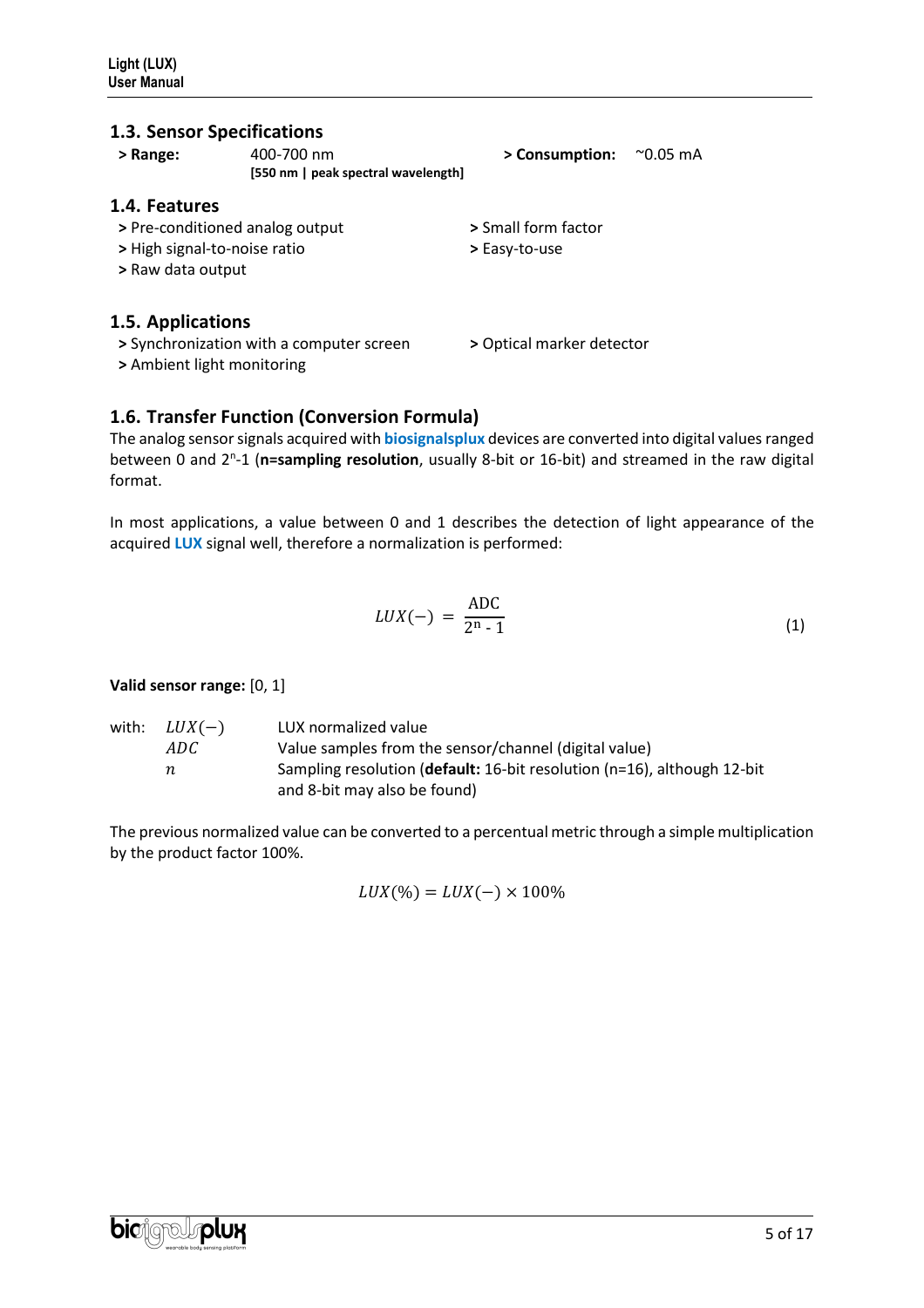## <span id="page-5-0"></span>**1.7. Physical Characteristics**

| $>WxLxH$ :                 | $1.6cm \times 2.2cm \times 0.5cm$                       | > Δ. | $105.0 \pm 0.5$ cm |
|----------------------------|---------------------------------------------------------|------|--------------------|
| $>$ S:                     | 30±0.1cm                                                |      |                    |
| > Available sleeve colors: | White, Black, Blue, Green, Red, Yellow, Grey, and Brown |      |                    |

Sensor also available with **A** dimension equal to 30cm cable length. For custom lengths, please contact our operations team via orders@plux.info.



Figure 3: Physical characteristics of the standard Light (LUX) sensor.

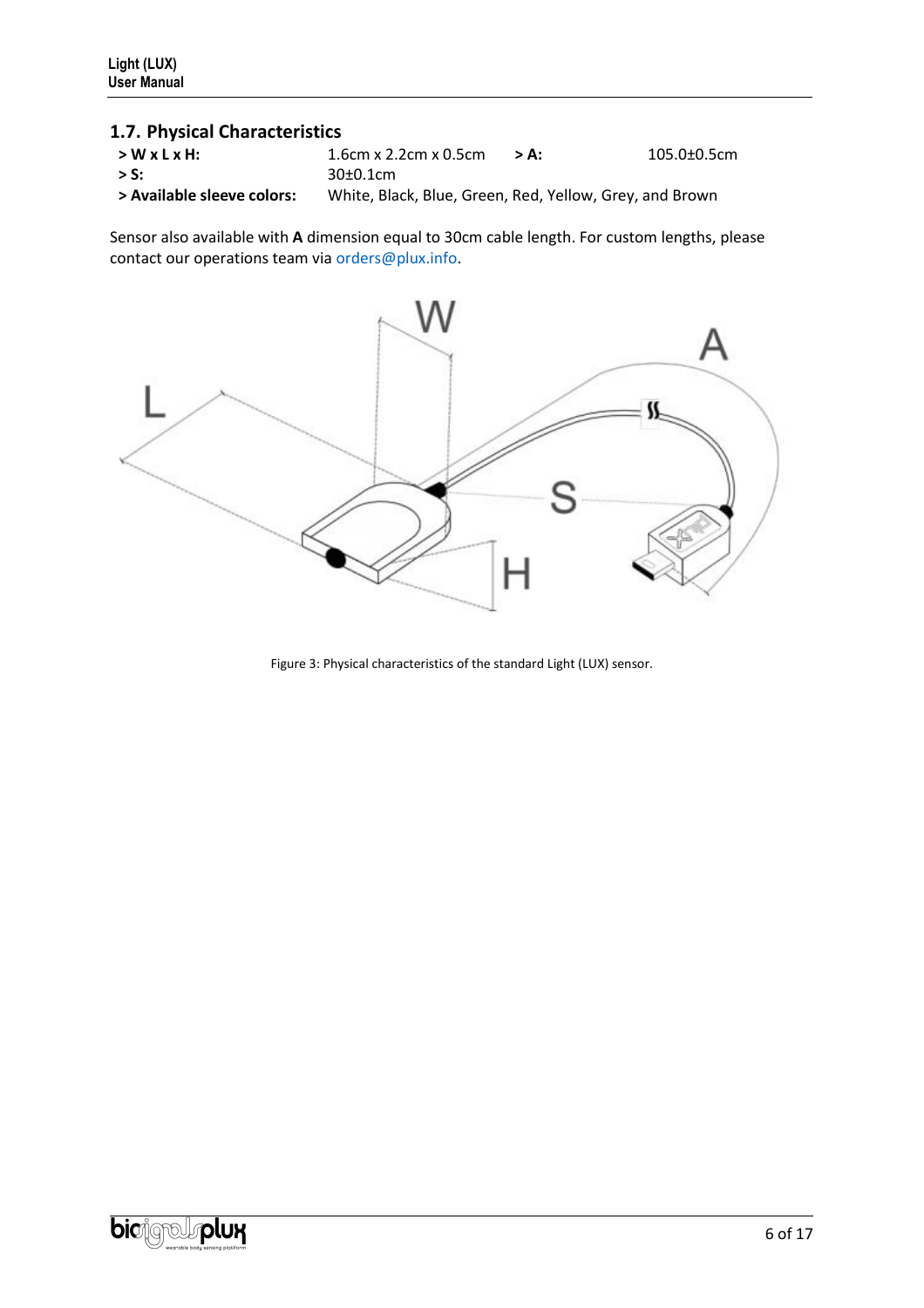## <span id="page-6-0"></span>**2. Application Notes**

The **biosignalsplux** light (LUX) is designed for the detection of ambient light for synchronization of recorded data with external sources such as the computer screen (visual evoked potentials).

## <span id="page-6-1"></span>**2.1. Sensor Placement**

The illustration shown in [Figure 4](#page-6-2) shows a possible sensor placement for the acquisition of ambient light detection (screen of laptop).



Figure 4: biosignalsplux light (LUX) sensor applied to computer screen

<span id="page-6-2"></span>After placing the **LUX** sensor in the desired location, connect the device with the **biosignalsplux** hub, as described in the following chapter [3.](#page-7-0)

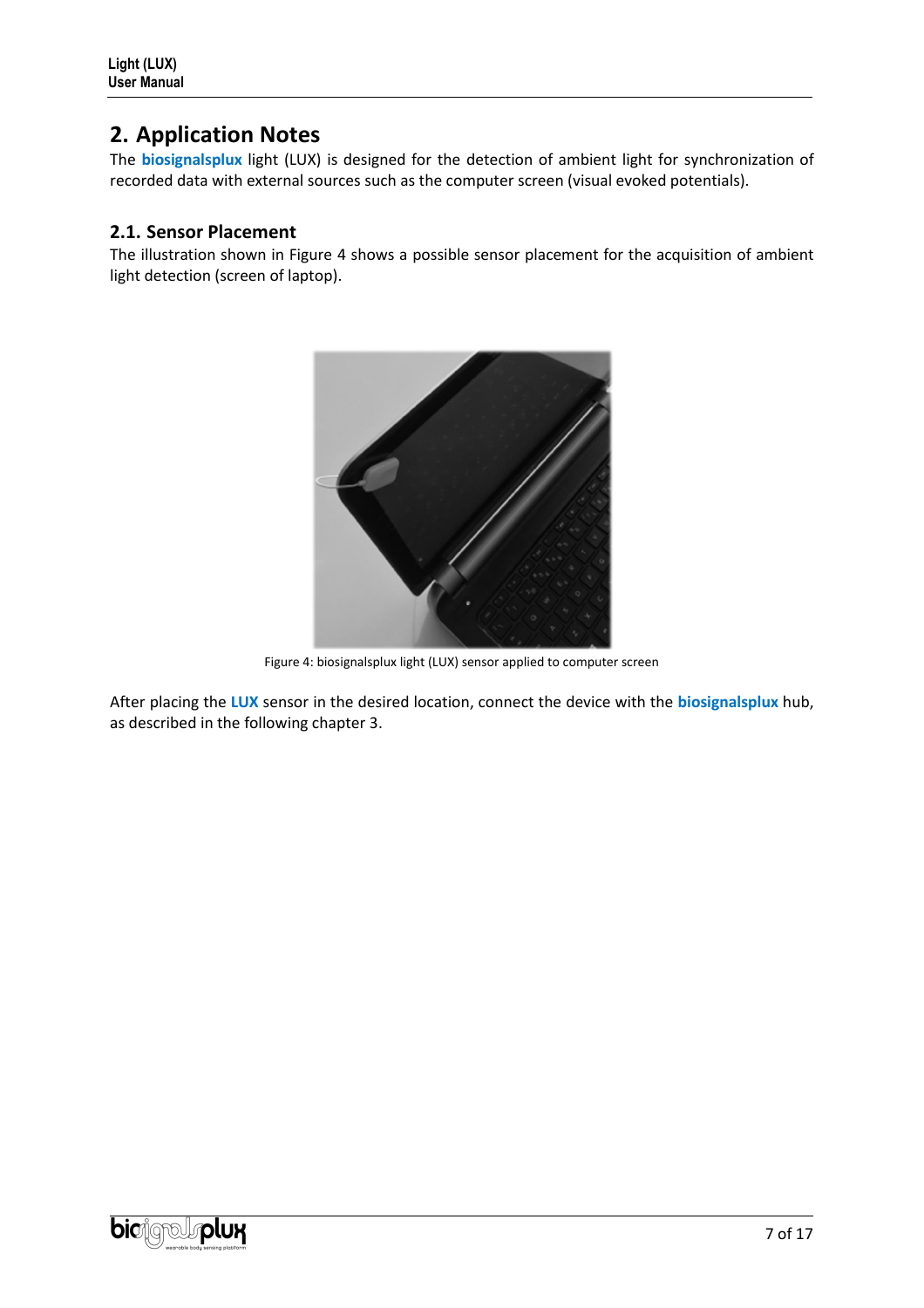# <span id="page-7-0"></span>**3. Using the Light (LUX) Sensor with biosignalsplux & OpenSignals**

### <span id="page-7-1"></span>**3.1. Connecting the sensor to biosignalsplux Systems**

#### <span id="page-7-2"></span>**3.1.1. biosignalsplux 4-Channel Hubs**

The **biosignalsplux LUX sensor** is compatible with all 4 analog input channels of the 4-channel **biosignalsplux** hub, but incompatible with the reference/ground port. Connect the sensor the analog input to use it with this device.



Figure 5: LUX compatible biosignalsplux channels (green checkmarks).

#### <span id="page-7-3"></span>**3.1.2. biosignalsplux 8-Channel Hubs**

The **biosignalsplux LUX sensor** is compatible with all 8 analog input channels of the 8-channel **biosignalsplux** hub, but incompatible with the reference/ground and digital I/O ports. Connect the sensor to an analog input to use it with this device.



Figure 6: LUX compatible biosignalsplux channels (green checkmarks).

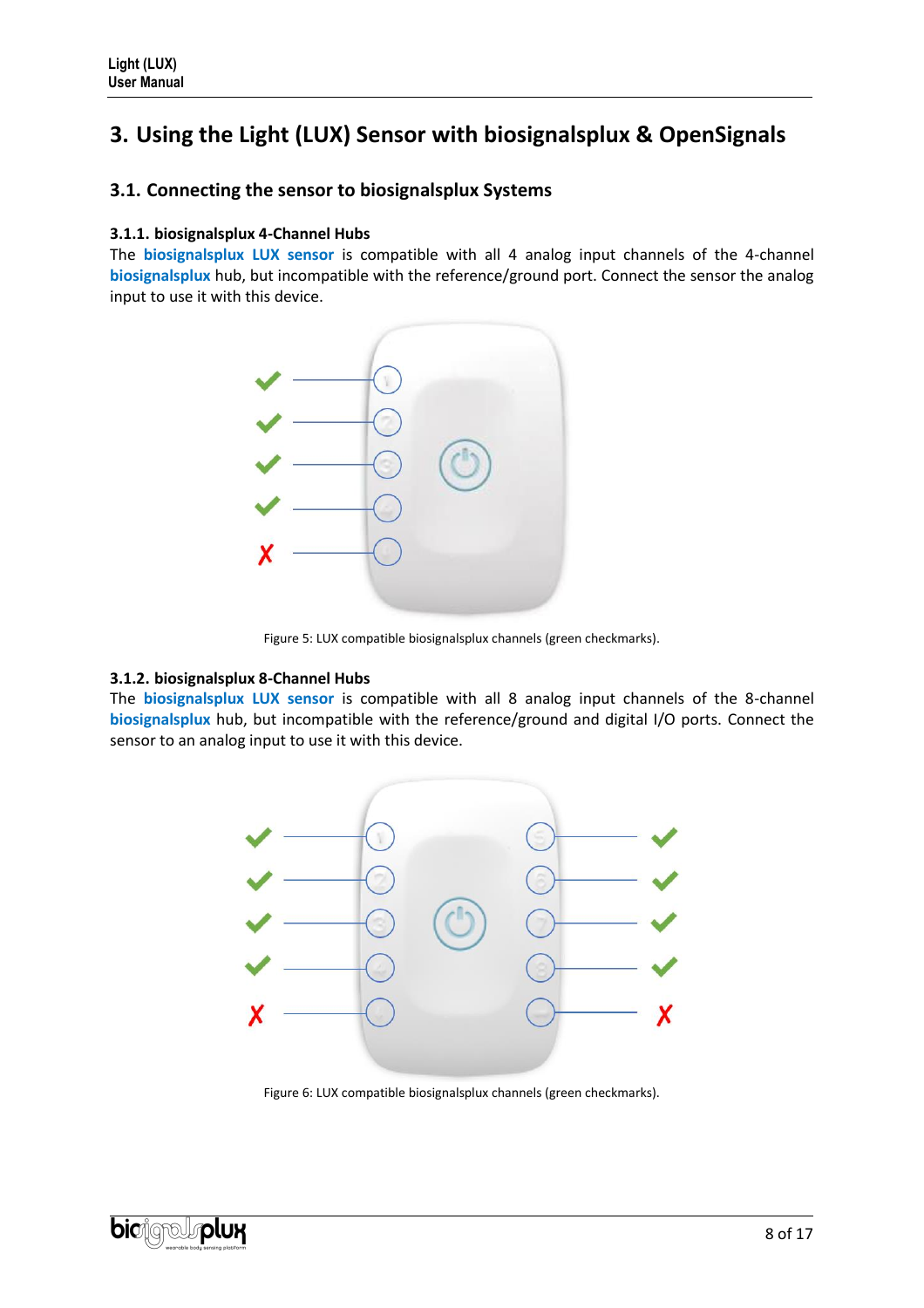#### <span id="page-8-0"></span>**3.1.3. biosignalsplux Solo & Single-Channel openBAN Devices**

The **biosignalsplux LUX sensor** is compatible with the analog input channel of the **biosignalsplux Solo** (openBAN) device. Connect the sensor to the analog input channel to use it with this device.



Figure 7: Connect the LUX to the analog input channel of the **biosignalsplux Solo** (openBAN).

## <span id="page-8-1"></span>**3.2. Configuring the Sensor in OpenSignals**

#### <span id="page-8-2"></span>**3.2.1. OpenSignals (r)evolution (Windows, macOS, Linux)**

#### **Note**

Download OpenSignals (r)evolution here:<https://biosignalsplux.com/index.php/software>

Open the **OpenSignals (r)evolution** device manager to access and configure your **biosignalsplux**  device.





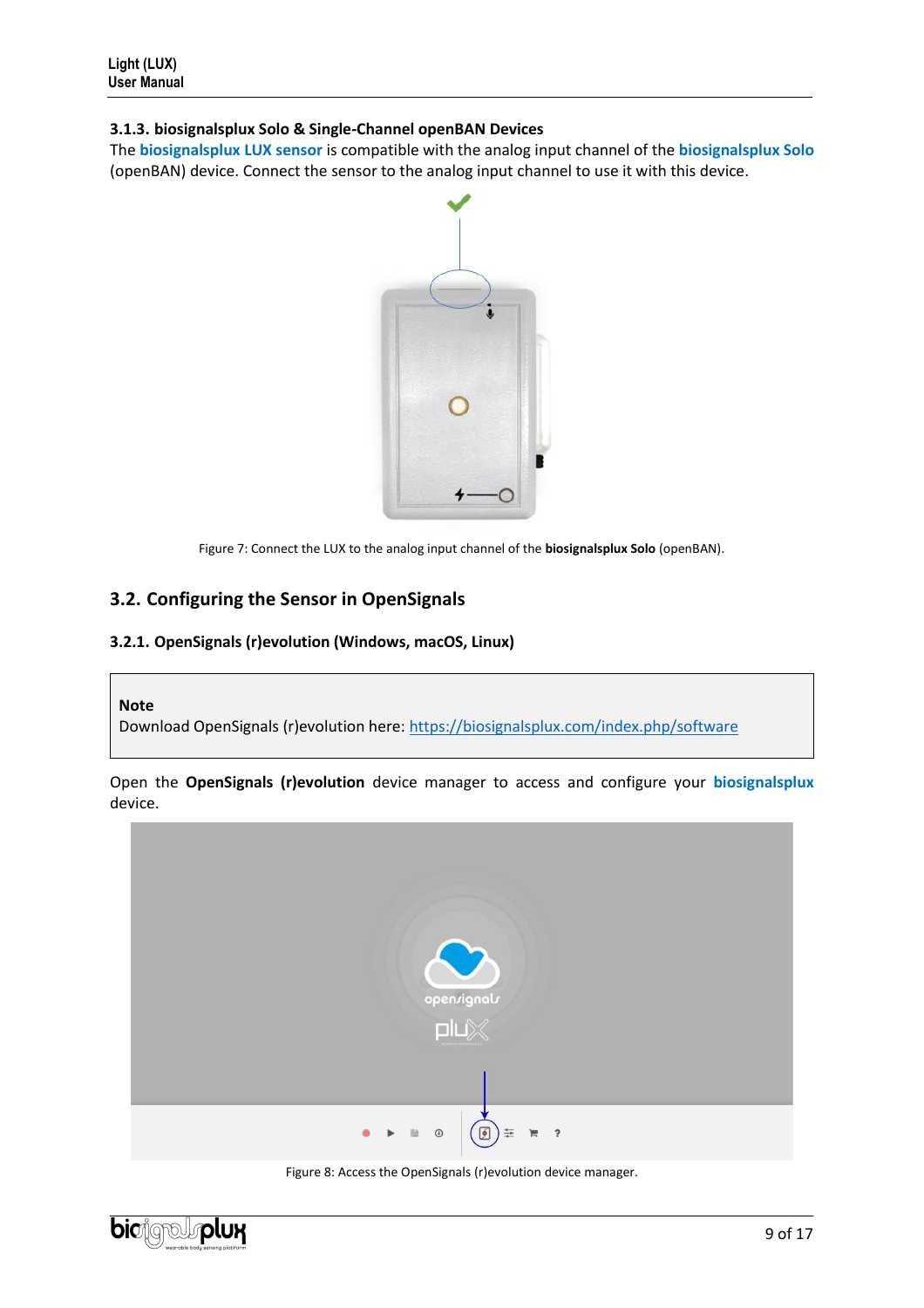Select the device you intend to use for acquisition by clicking on *ENABLE button on* the device panel in the **OpenSignals** device manager. The device is activated for acquisition if the *ENABLE* button is blue.



Figure 9: Enabling the device for acquisition.

Click on the **biosignalsplux** logo to access the available settings. Select the channel your sensor is connected to and select the *RAW* from the dropdown menu highlighted in the next screenshot.



Figure 10: Set the channel type of the channel you have your LUX sensor connected to, to *RAW*.

Activate the channel for acquisition by clicking on the circle next to the channel type (must be blue). If not done before, follow the instructions available in section **2 [Application](#page-6-0) notes** to learn how to apply the sensor and *[3.1](#page-7-1) [Connecting the sensor to biosignalsplux Systems](#page-7-1)* to learn how to connect your device to your **biosignalsplux** device. Click on the record button in the **OpenSignals** main interface whenever you're ready for your acquisition.

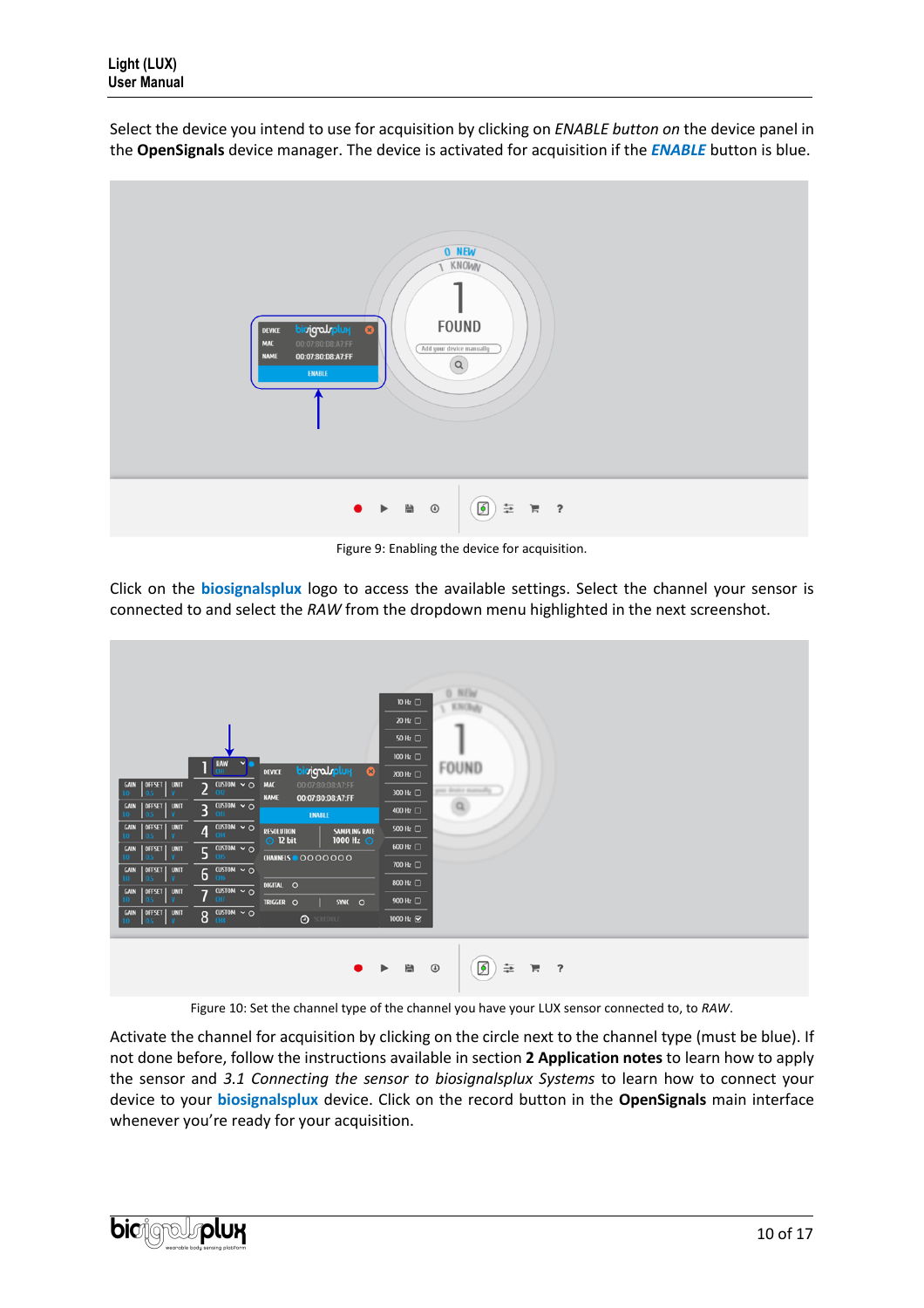

Figure 11: Start the acquisition whenever you're ready.

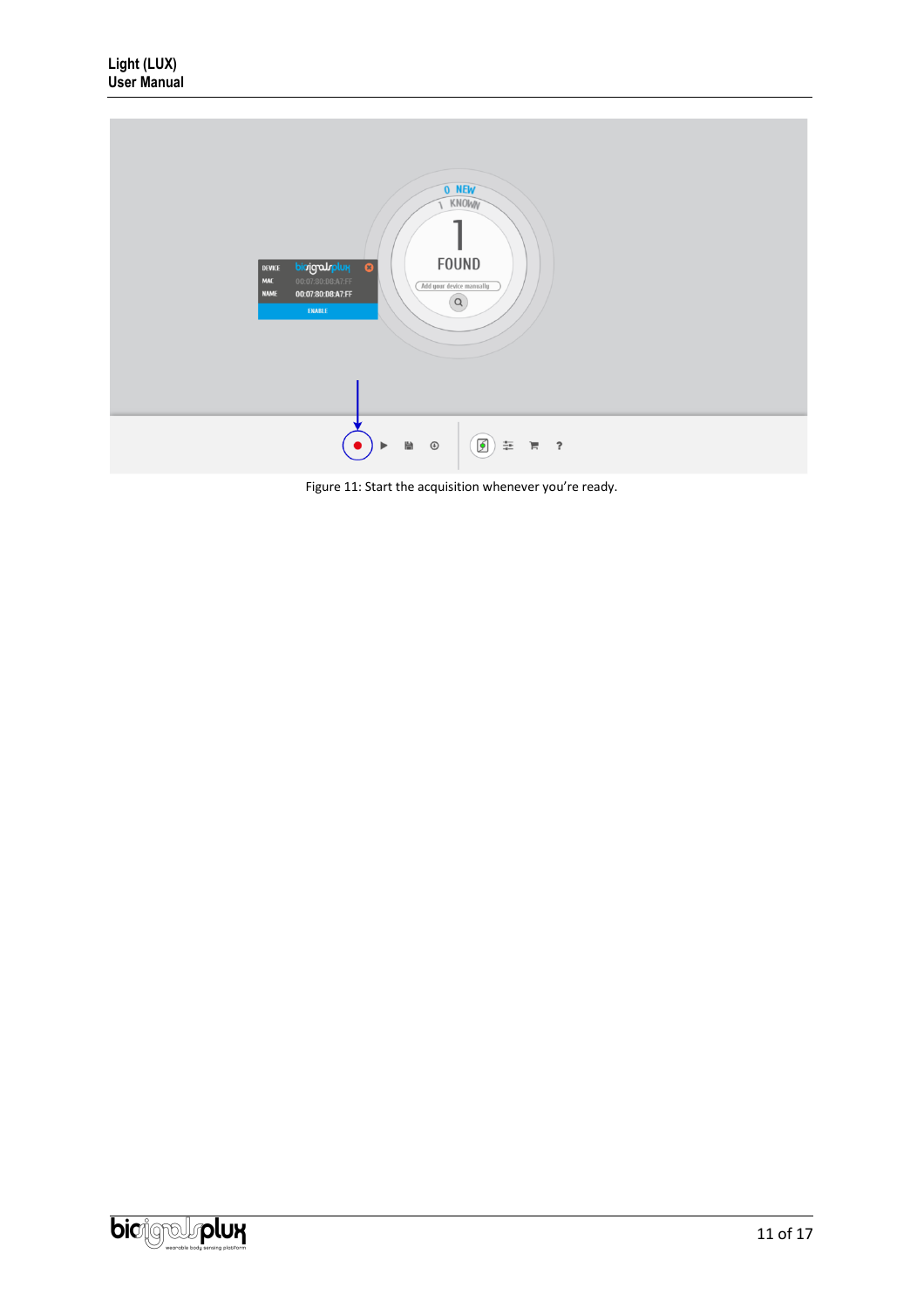## <span id="page-11-0"></span>**4. Scientific Publications Using the Light (LUX) Sensor**

The following scientific is only a small selection extracted from the list of available publications using **biosignalsplux**. Please visit the following website to access the entire up-to-date list:



[List of Publications](https://www.biosignalsplux.com/learn/publications.html)

#### **Publications**

C. Marques, R. Santos, H. Gamboa, F. Lampe, J. Barreiros, J. Cabri, ["Brake Response Time Before and](https://www.scitepress.org/PublicationsDetail.aspx?ID=epJa7aiCA+4=&t=1)  [After Total Knee Arthroplasty Tacking Possible Effects of the Surgery Technique on Motor](https://www.scitepress.org/PublicationsDetail.aspx?ID=epJa7aiCA+4=&t=1)  [Performance: Report of Two Cases"](https://www.scitepress.org/PublicationsDetail.aspx?ID=epJa7aiCA+4=&t=1), in *Proc. of the International Conference on Bio-Inspired Systems and Signal Processing*, vol. 1, pp. 419-422, 2012

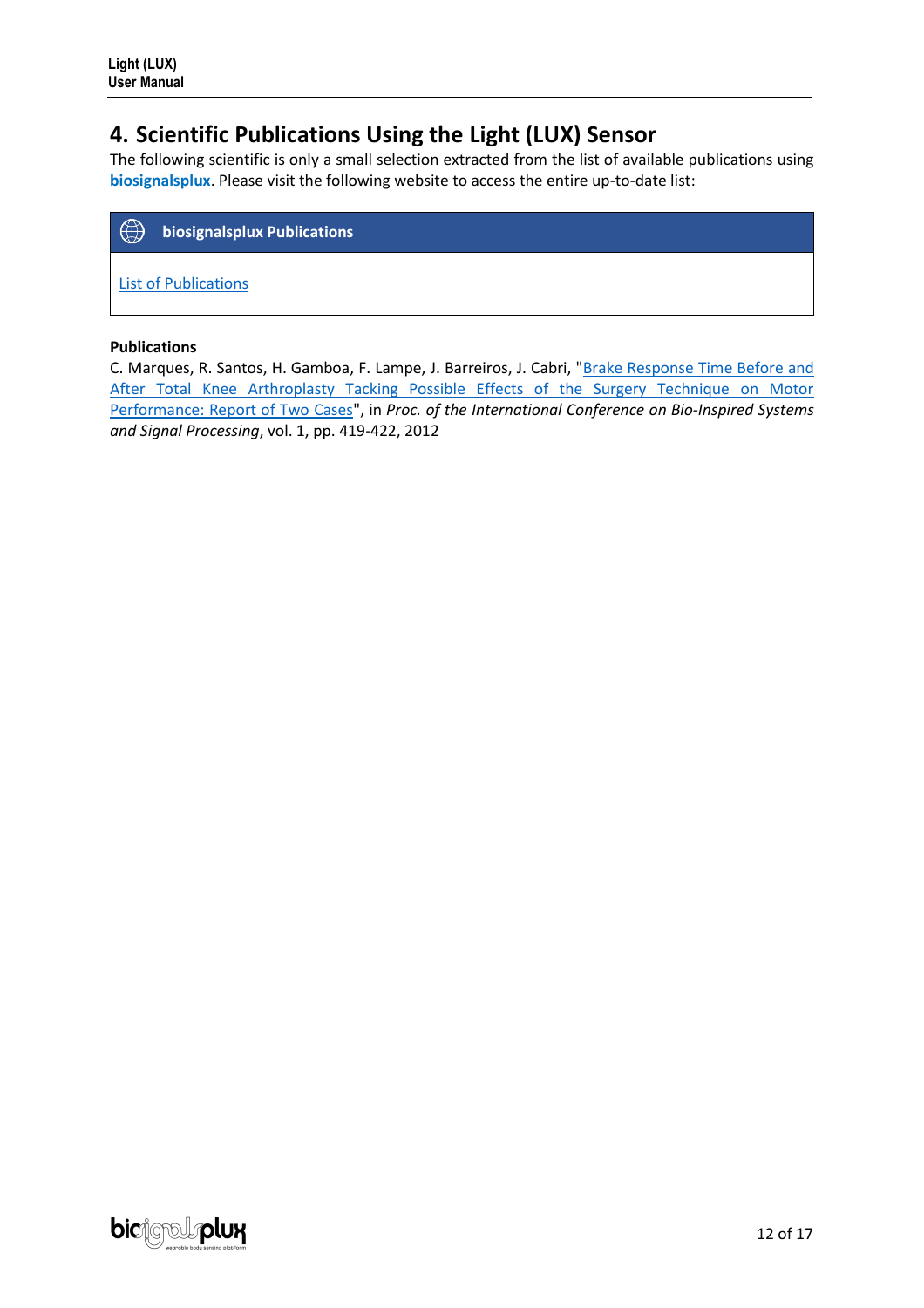## <span id="page-12-0"></span>**5. Safety & Maintenance**

### <span id="page-12-1"></span>**5.1. Safety Instructions**

Please read the following safety instructions **before** using your **biosignalsplux** system with the **LUX** sensor to prevent any damages or problems with the user, test persons and/or **biosignalsplux** devices. Violations of these instructions can lead to inferiorsignal quality and/or damages to the **biosignalsplux** system and user.

- **!** The user should always keep the device and its accessories dry.
- **!** The user must turn off the **biosignalsplux** device and contact Technical Support if the system or accessories reach uncomfortable temperatures.
- **!** The user should not use the **biosignalsplux** device in noisy environments (environments with microwaves and other similar equipment). Doing so will lead to noise increase in the acquired signals and Bluetooth connectivity issues.
- **!** The user must not use the device near the fire or in potentially explosive atmospheres, such as atmospheres with flammable gas.
- **!** The user should only use the detection surfaces or other approved accessories purchased from **PLUX** or by a **PLUX** agent.
- **!** The user should inspect the sensors on a regular basis to ensure that they remain in good working order.
- **!** The user should stop using the **biosignalsplux** device if experience any kind of discomfort or skin irritation.
- **!** Do not use the system on persons with allergies to silver.
- **!** The user should dispose detection surfaces after using the **biosignalsplux** device. Detection surfaces are single-user and disposable. Reusable electrodes should be reused by the same user. Do not use reusable electrodes on several users.
- **!** The user must not place the device in the microwave.
- **!** The user must not insert objects into the holes of the device.
- **!** The user should not open the **biosignalsplux** device or its accessories. The repair of the same should be only done by properly authorized **PLUX** personnel.
- **!** The user should make sure the cables do not obstruct the passage of people.
- **!** The user should use the sensor cables with extreme caution to avoid risk of strangulation.
- **!** The user should keep a safe distance between the **biosignalsplux** device and other devices to ensure their proper functioning.
- **!** The user should only send the device to repair to qualified **PLUX** personnel.

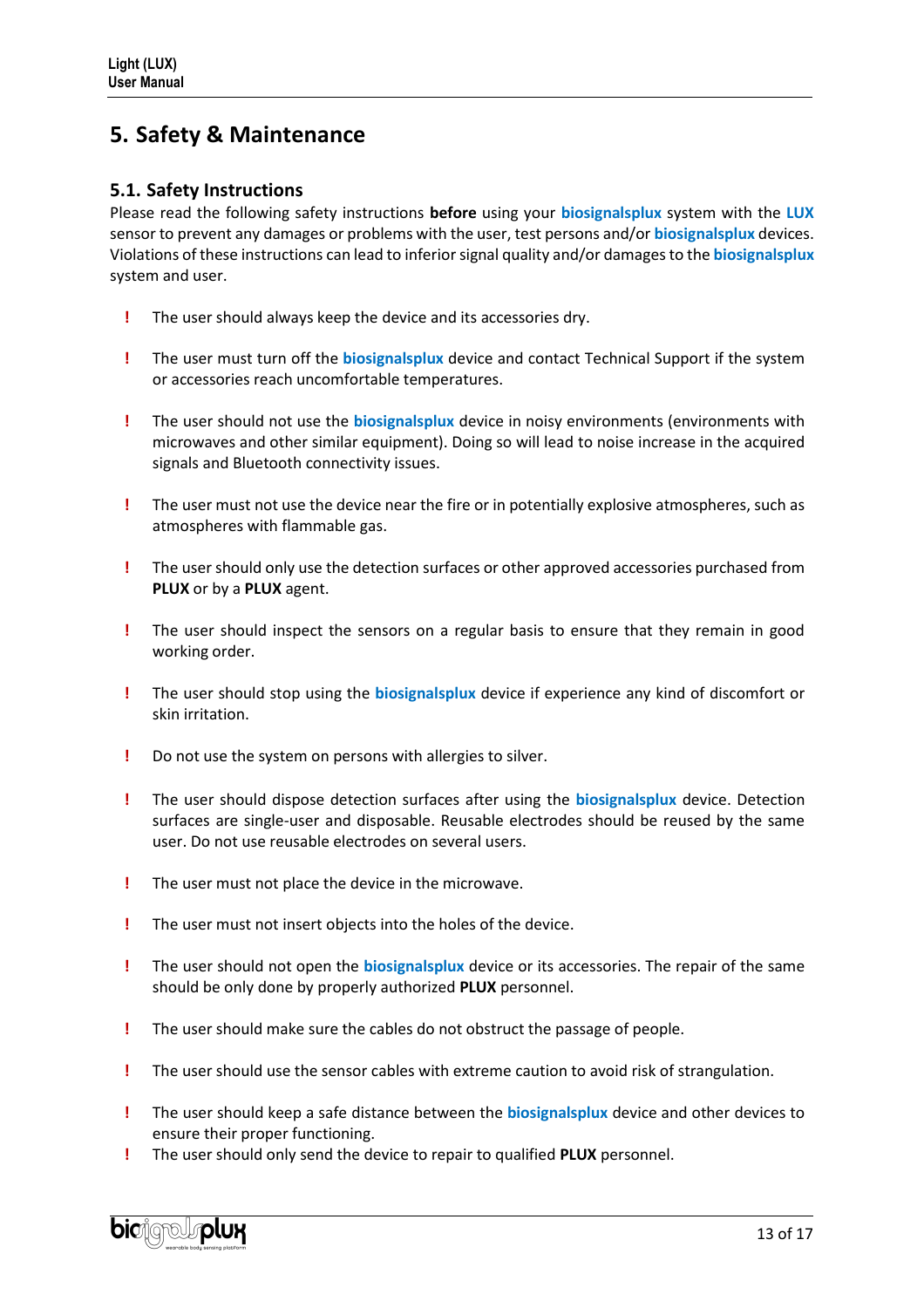- **!** The user should not immerse the sensors or the **biosignalsplux** device, nor clean with liquid or abrasives.
- **!** The user should handle the **biosignalsplux** device with caution and not expose the device or accessories to high accelerations and vibrations.
- **! biosignalsplux** devices should not be used in patients with implanted electronic devices of any kind, including pace-makers, electronic infusion pumps, stimulators, defibrillators or similar.
- **!** Do not apply electrodes over damaged or irritated skin.
- **!** Do not use your device while charging its internal battery.

### <span id="page-13-0"></span>**5.2. Transportation and Storage**

Please follow these recommendations to ensure safe transportation and storage of your **biosignalsplux** equipment and sensors to prevent any damaging of your system.

The **biosignalsplux** equipment and sensors should be stored in the original box in a dry place when those are not being used.

- **Relative humidity:** up to 95% with no condensation
- **Ambient temperature:** 10°C to 30°C
- **Atmospheric pressure** between 500hPa and 1060hPa

Whenever the equipment needs to be transported, it should be placed in the original box, since this was designed and tested to ensure the equipment and accessories are securely stored.

Take care while handling the transportation of the system and avoid dropping it, since the device is not shock-proof and should not be placed under stress or sudden acceleration.

### <span id="page-13-1"></span>**5.3. Cleaning**

Please follow these cleaning instructions to prevent any damage of the system or the user because of conducting cleaning methods that may cause any damage.

- The **biosignalsplux** and sensors should be visually checked before each use and cleaning process to ensure that no mechanical damage occurred.
- The **biosignalsplux** equipment and sensors (including the cables) should be cleaned with a slightly damp cloth or suitable absorbent paper, ensuring no liquid enters the equipment of sensors. Do not use detergent or any type of cleaning liquid as these may damage your equipment and/or sensor.
- Do not clean or reuse detection surfaces (electrodes). They are only suitable for single use, and should be disposed of after usage except indicated otherwise.

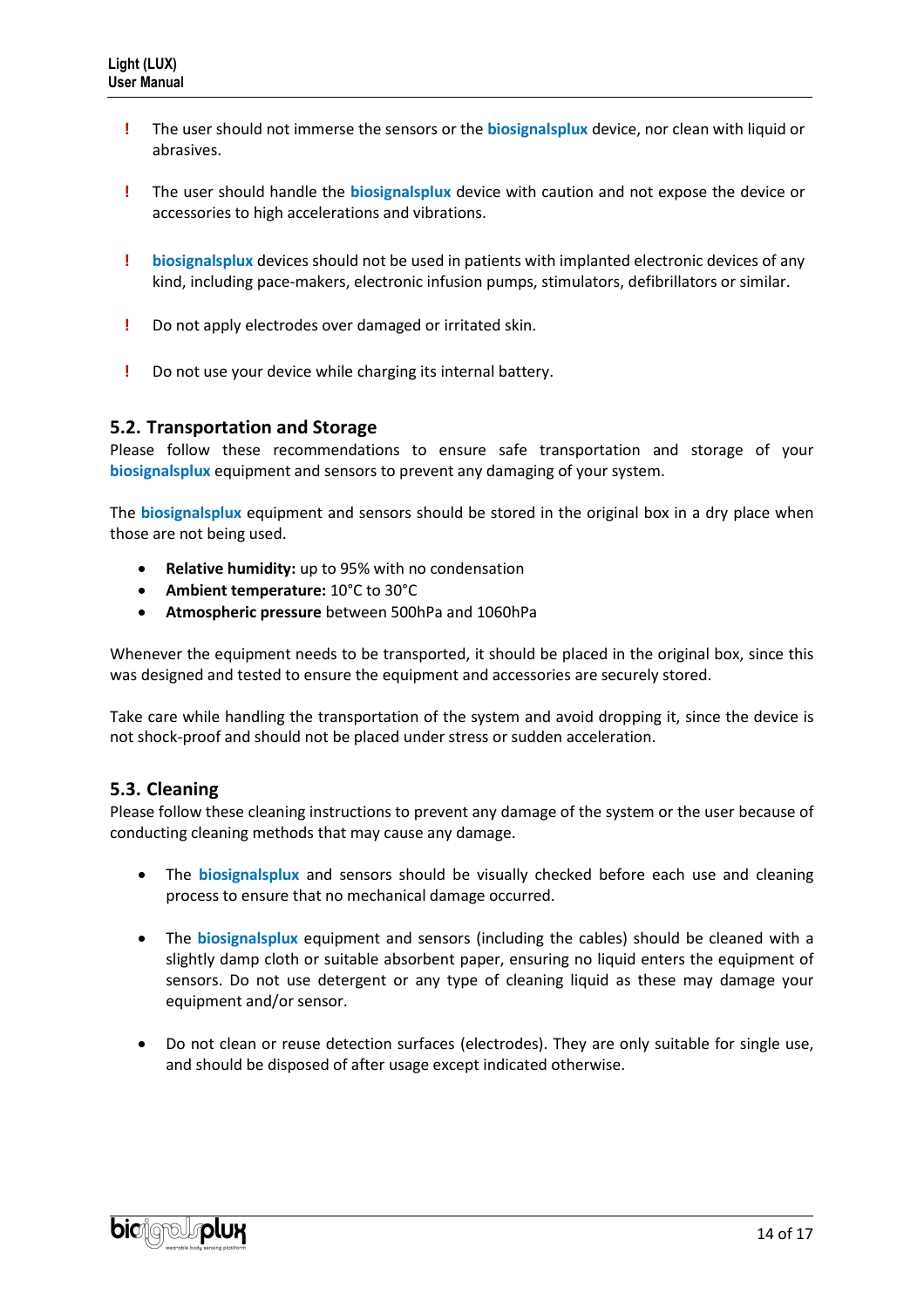# <span id="page-14-0"></span>**6. Ordering Guides, Regulatory & Legal Information**

## <span id="page-14-1"></span>**6.1. Ordering Guide**

Please follow the following ordering guide when submitting orders of **LUX** sensors t[o orders@plux.info.](mailto:orders@plux.info) If no specification is provided, the standard version of the sensor will be delivered.

**Light (LUX) Sensor**

| <b>SKU Reference</b>                                                                       | <b>PLUX Code</b> | <b>UPC</b>   |  |  |
|--------------------------------------------------------------------------------------------|------------------|--------------|--|--|
| SENSPRO-LUX                                                                                | 820201210        | 641945959567 |  |  |
| <b>Description</b>                                                                         |                  |              |  |  |
| Light (LUX) sensor in a standard configuration and sensible to the visible range of light. |                  |              |  |  |

## <span id="page-14-2"></span>**6.2. Guarantee of Quality & Warranty**

**biosignalsplux** sensors have three months quality guarantee from the date of purchase. **PLUX** guarantees that the system, sensors and accessories will be free from material or manufacturing defects for the mentioned time periods following date of purchase.

If **PLUX** receives notification of any such defects within the guarantee period, it will repair or substitute with the same unit/model, any products with proven defects at no cost to the client. During the repair period **PLUX** promises to provide a temporary replacement under the same specification. Repairs will be carried out at **PLUX's** premises after the equipment has been received.

## <span id="page-14-3"></span>**6.3. Warranty Voidance**

Usage of the device that is not in accordance with the handling instructions indicated in the manual, or use with accessories other than those manufactured by **PLUX** will invalidate the warranty of your devices.

Be careful when connecting your **biosignalsplux** devices, sensors and/or accessories to any third party device including the usage of the 3rd party connection components that are available for **biosignalsplux** systems as **the usage of these components will void the electrical warranty of your biosignalsplux device and sensors and, if not indicated otherwise, the warranty of the 3rd party system you're connecting to the device**. Check the electrical specifications of both systems you want to connect to prevent any damage of the user(s) or the systems.

In the case of warranty voidance, the same applies that we expressly disclaim any liability whatsoever for any direct, indirect, consequential, incidental or special damages, including, without limitation, lost revenues, lost profits, losses resulting from business interruption or loss of data, regardless of the form of action or legal theory under which the liability may be asserted, even if advised of the possibility of such damages.

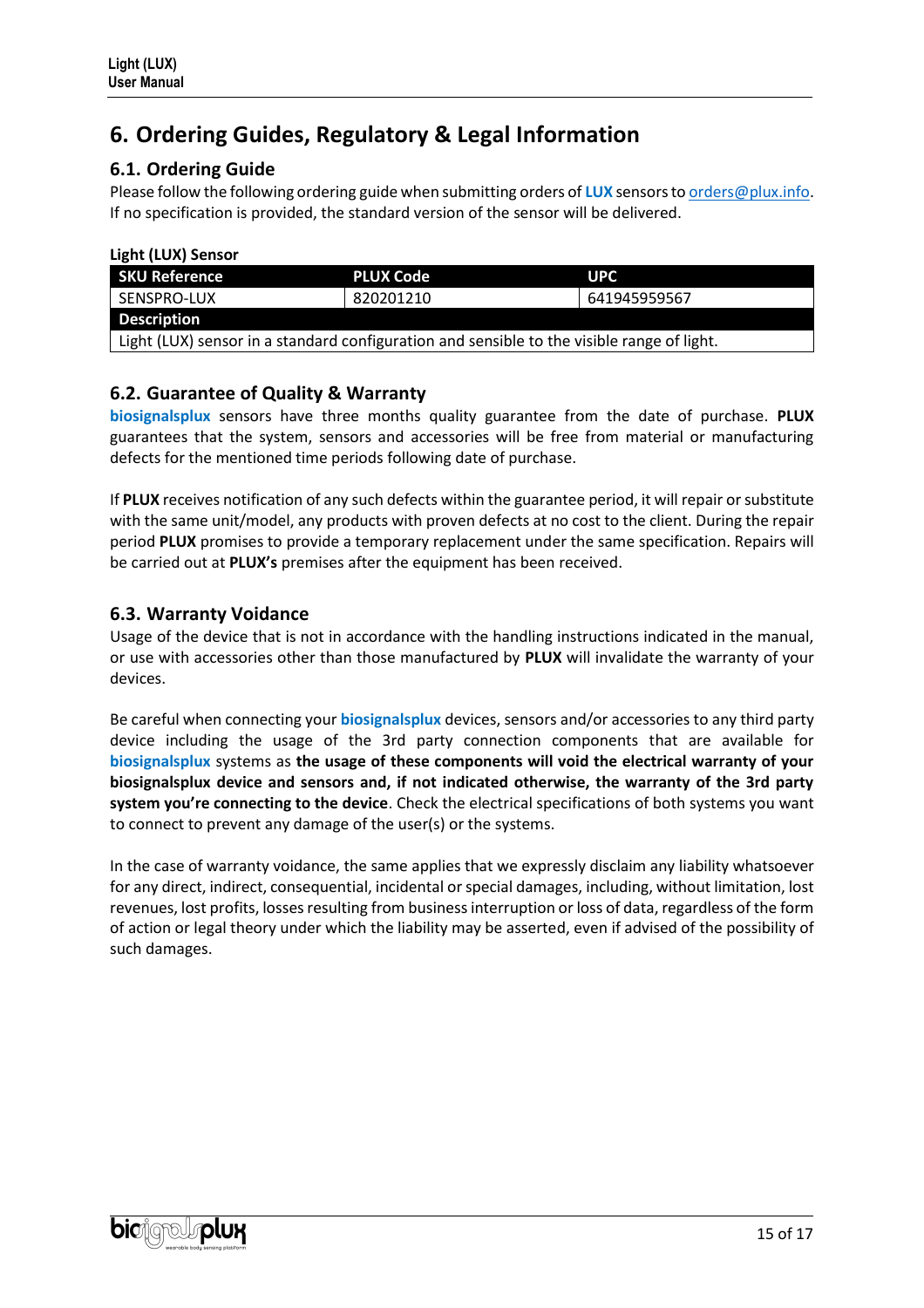## <span id="page-15-1"></span>**6.4. Contact & Support**

Contact us if you are experiencing any problems that cannot be solved with the information given in the [biosignalsplux documentation.](https://www.biosignalsplux.com/index.php/learn/documentation)

Please send us an e-mail with precise information about the error occurrence, device configuration, and, if possible, screenshots of the problem to [support@plux.info.](mailto:support@plux.info)

### <span id="page-15-0"></span>**6.5. Regulatory Disclaimer**

**biosignalsplux products are intended for use in life science education and research applications; they are not medical devices nor are they intended for medical diagnosis, cure, mitigation, treatment or prevention of disease.** We expressly disclaim any liability whatsoever for any direct, indirect, consequential, incidental or special damages, including, without limitation, lost revenues, lost profits, losses resulting from business interruption or loss of data, regardless of the form of action or legal theory under which the liability may be asserted, even if advised of the possibility of such damages.